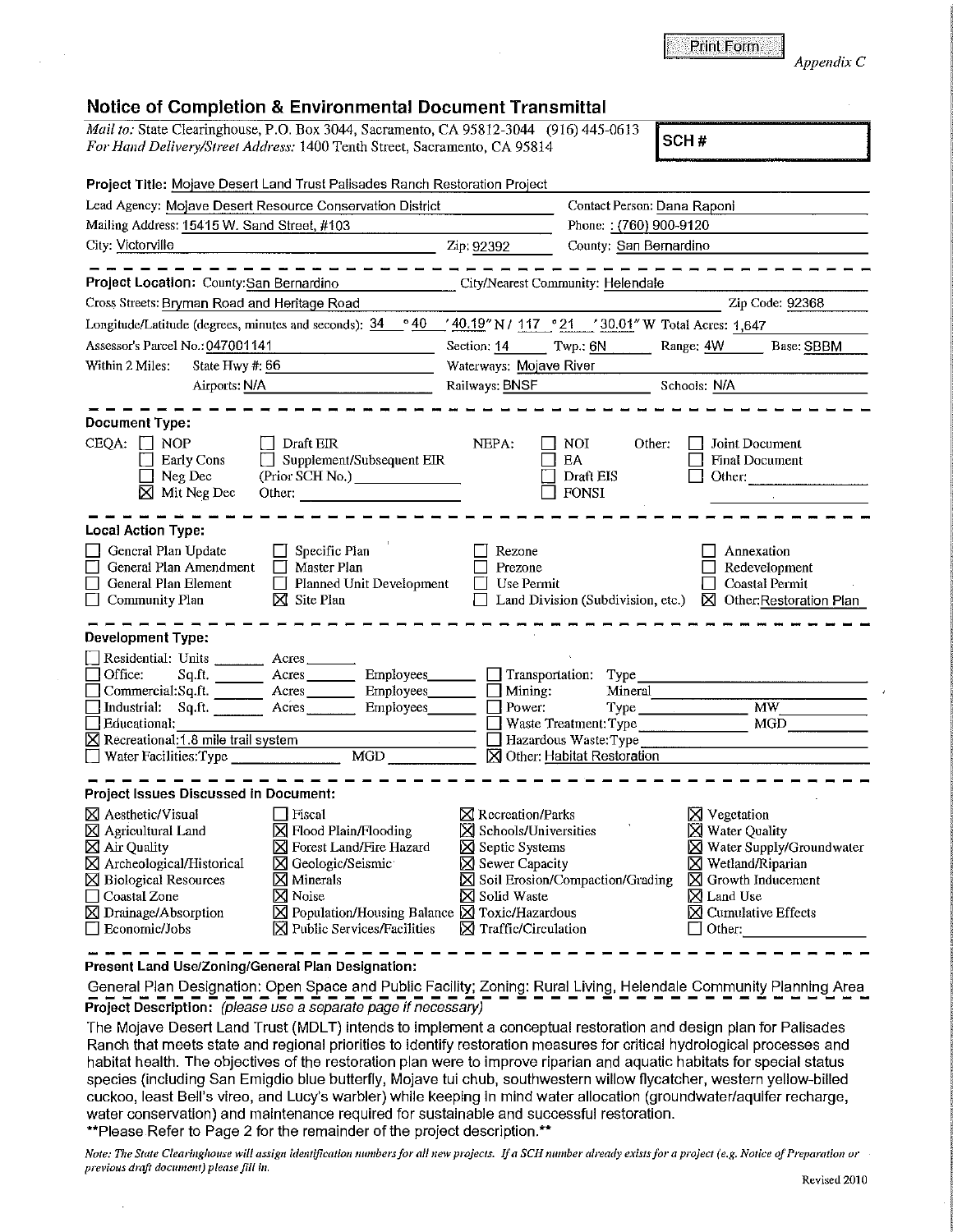## **Notice of Completion, page 2**

## **Project Description** (continued):

Given that MDLT proposes to implement a habitat restoration plan within an area of conservation, MDRCD has agreed to serve as the CEQA Lead Agency for this project.

The restoration plan involves reconnecting a 170-acre abandoned agricultural field that was historically riparian habitat to the Mojave River by reestablishing a nested floodplain that resembles historic floodplain conditions. This would entail constructing a 6,600-foot main side channel, a 1,425-foot west branch side channel, and two higher elevation 5-year return interval channels within the proposed nested floodplain in the abandoned agricultural field. This approach would restore the historic floodplain and braided channel form during annual high flows, promote natural recruitment of riparian vegetation and beaver colonization, and boost groundwater storage of the floodplain aquifer. Approximately 130 acres of riparian habitat would be restored as a result of this project. The design would also include a 2-acre pond that would provide habitat for Mojave tui chub. The design would not be hard engineering, rather the design would create a system that allows natural processes to take place, creating the greatest ecological benefit possible.

The Implementation of the proposed Palisades Ranch Restoration Project--which includes fence installation, habitat restoration, and installation of signage--is anticipated to require up to 5 years (60 months) with a target completion date of 3 years (36 months), with the anticipated start date of construction in October 2022. The project could be completed as early as October 2025, though it may be completed at the latest around October of 2027.